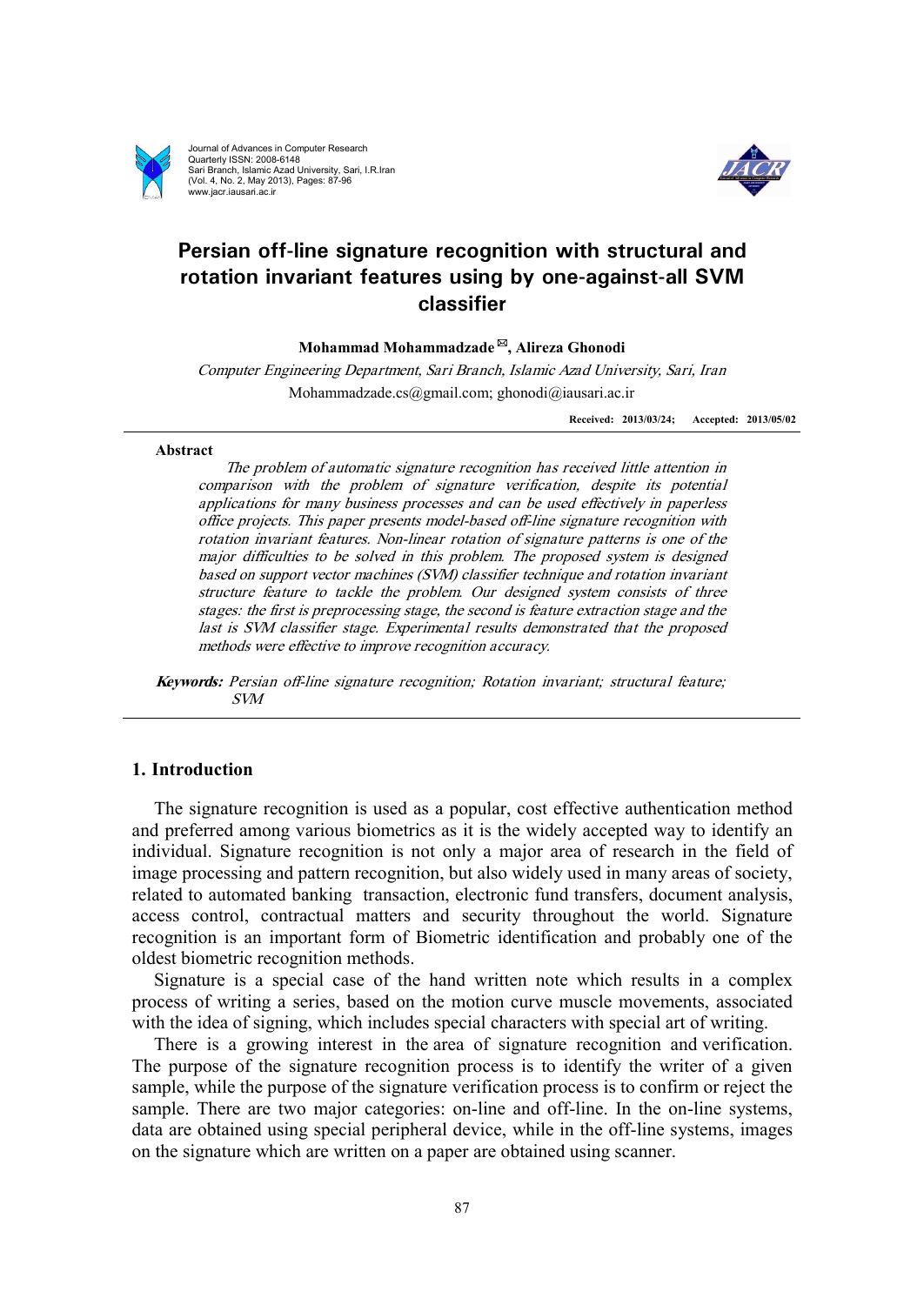Although some people believe that the signature recognition is unreliable in comparison with the other methods, signature is still used to recognize so many people in many cases. This method is also cost-effective and accepted by societies. Getting a finger print may be considered as an offensive matter to a person while getting a signature is never offensive. An important advantage of signature is the recognition in absentia and it is the concept that all people in many cultures, languages and nationalities are known.

In this research, an approach for off-line signature recognition is proposed. The designed system consists of three stages: the first stage is pre-processing stage which applied some operations and filters to improve and enhance the signature image. That image is ready for the next stage which is the feature extraction stage. Choosing the right feature is an art more than a science. Three powerful features are used boundary, geometric and global features. The last stage is the Support vector machine classifier. The simulated results indicate that the proposed method has a high accuracy in Persian signature recognition.

This paper is organized as follows: Section II related work, Section III preprocessing, Section IV feature extraction, Section V support vector machine, Section VI Proposed method , Section VII experimental result and Section VIII Conclusion the paper and shows scope of future work.

## **2. Related work**

Signature recognition systems are different in two main sections which are feature extraction and decision processing. Some of the errors occur in the pattern recognition are: False Rejection and False Acceptance. False Rejection typically is the legitimate user rejected because the system does not find the user's current biometric data similar enough to the master template stored in the database and False Acceptance the state which an imposer accepted as a legitimate user because the system finds the imposter's biometric data similar enough to master template of a legitimate user[1].

Many studies have been done on the signature recognition. This section is a short overview of a number of methods.

Frias-Martinez et al. [2] have presented a signature recognition method base on SVM and compared with the similar method based on MLP. Two experiments have been done in this research in which one feature type has been used. One was done according to the global feature and the vertical and horizontal projections of a signature image and the other has used the simple image as a feature. To examine the system, it was tried to consider the property of a real signature recognition system. So, only one signature of each individual was used for system training. The gained accuracy for signature recognition is 66.5% by using SVM while the simple image was given to it as input where as it is 71.2% for the global features input. This is while the MLP has gained 45.2% of accuracy by inputting the simple signature image with 46.8% of accuracy and global features input.

Ismail et al. [3] proposed an off-line Arabic signature recognition and verification technique. In their paper, a system of two separate phases for signature recognition and verification is developed. The recognition phase, some features based on Translation, circularity feature, image enhancement, partial histogram, centers of gravity, global baseline, thinning etc. are extracted. A set of signature data, consisting of 220 genuine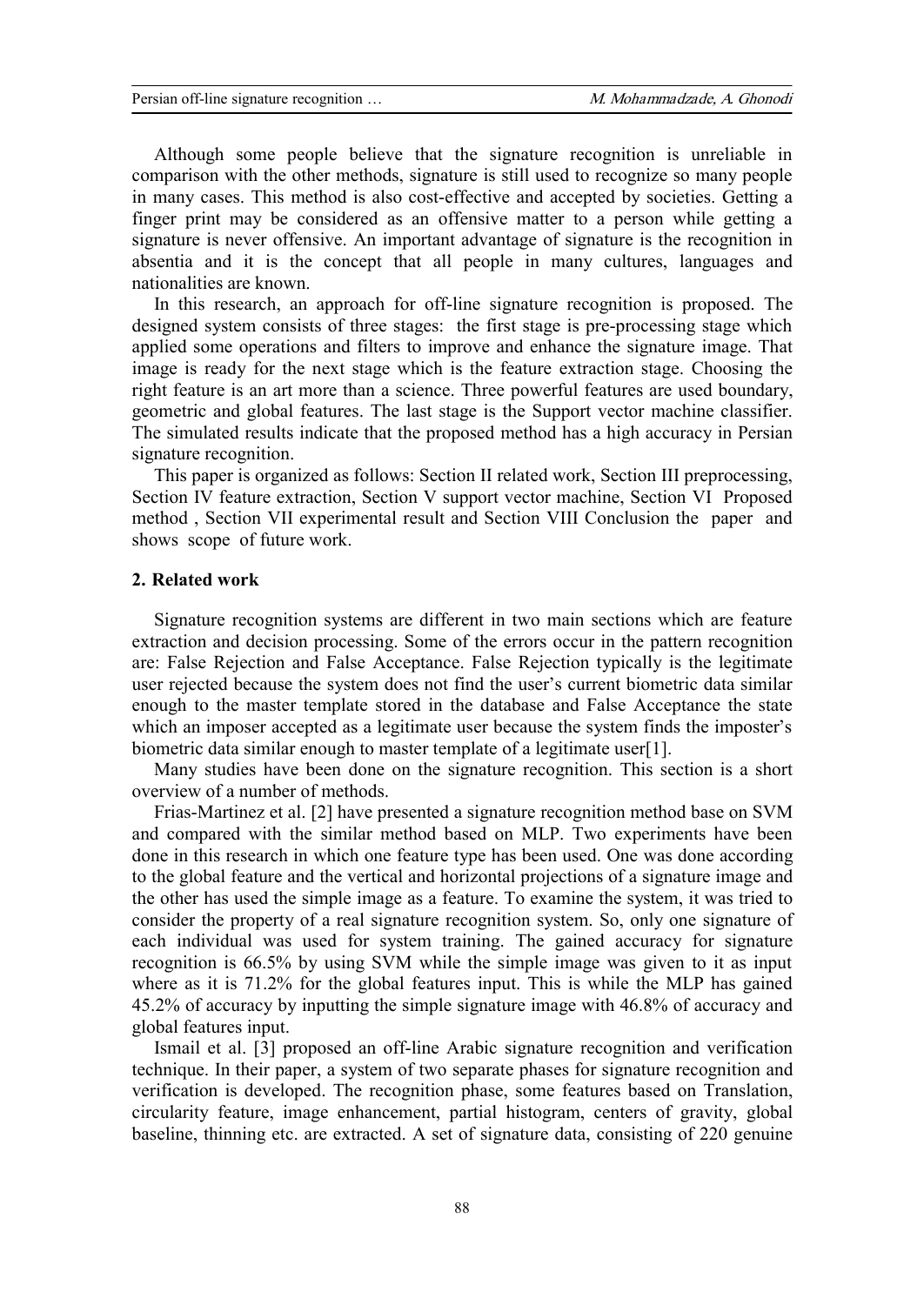samples and 110 forged samples is used for experimentation. They obtained a 95.0% recognition rate.

Özgündüz et al. [4] have also presented a signature recognition and verification system by using SVM. Binarization, noise reduction, width normalization and skeletonization have been done as preprocessing section. Then, global, oriented and grid features have been extracted. The global features include area, width and length ratio, vertical and horizontal central gravity, etc. Oriented features calculate the signature line gradient. The signature image is divided to 60 equal parts and the signature area is gained in each one. SVM classifier has been used to recognize and verify signature. The signature recognition error has been reported 5%.

Kaewkongka, Chamnongthai and Thipakom [5] proposed a method of off-line signature recognition by using Hough transform to detect stroke lines from signature image. The Hough Transform was used to extract the parameterized Hough space from signature skeleton as unique characteristic feature of signatures. In the experiment, the Back Propagation trained Neural Network was used as a tool to evaluate the performance of the proposed method. The system was tested by 70 test signatures from different persons. The experimental results reveal the recognition rate 95.24%.

Radmehr, Anisheh and Yousefian [6] proposed a new offline signature recognition is presented. In the first step, radon transform is initially applied on the signature image with  $0^{\circ}$ ,  $45^{\circ}$ ,  $90^{\circ}$  and  $135^{\circ}$  angles. Then fractal dimension of the obtained vectors is calculated and the results are fed into SVM classifier. The simulated results indicate that the proposed method has a high accuracy in signature recognition.

# **3. Preprocessing**

The signature images require some manipulation before the application of any recognition technique. Signatures are scanned in a colored image. In this phase, signatures are made standard and ready for feature extraction. The preprocessing stage follows seven steps: Grayscale, Noise reduction, Binarization, Image cropping, skeletonization, rotation normalization and width normalization.

The signature image is converted to grayscale and then binarized using a histogrambased binarization [7]. The binary image of the signature contains only 0's and 1's. Impulse noise is caused by malfunctioning pixels in Scanner, faulty memory locations in hardware or transmission in a noisy channel. Two common types of impulse noise are the salt-and-pepper noise and the random-valued noise. Therefore, at this stage, we apply the algorithms on the image to reduce the noisy pixels [8]. While collecting signature samples, it was observed that users gave consecutive samples having angular variations approximately from  $-60^{\circ}$  to  $+60^{\circ}$ . Hence, before feature extraction, to perform rotation normalization, the signature curve was rotated until the axis of least inertia coincided with the horizontal axis [9].

To do this purpose, the following Algorithm is used, signature curve as:

$$
C = \{(x_i, y_i), i = 1, ..., N\}
$$
 (1)

N being the number of black pixels of the signature, and  $(x_1, y_1), (x_2, y_2), ..., (x_N, y_N)$  the coordinates of each one of those pixels, the axis of least inertia describes the trend of the signature pixel set. The corresponding parameters, horizontal  $(\bar{x})$  and vertical  $(\bar{y})$  centers of gravity and the second order moments  $x^2$  and  $\overline{y^2}$  of a signature are computed as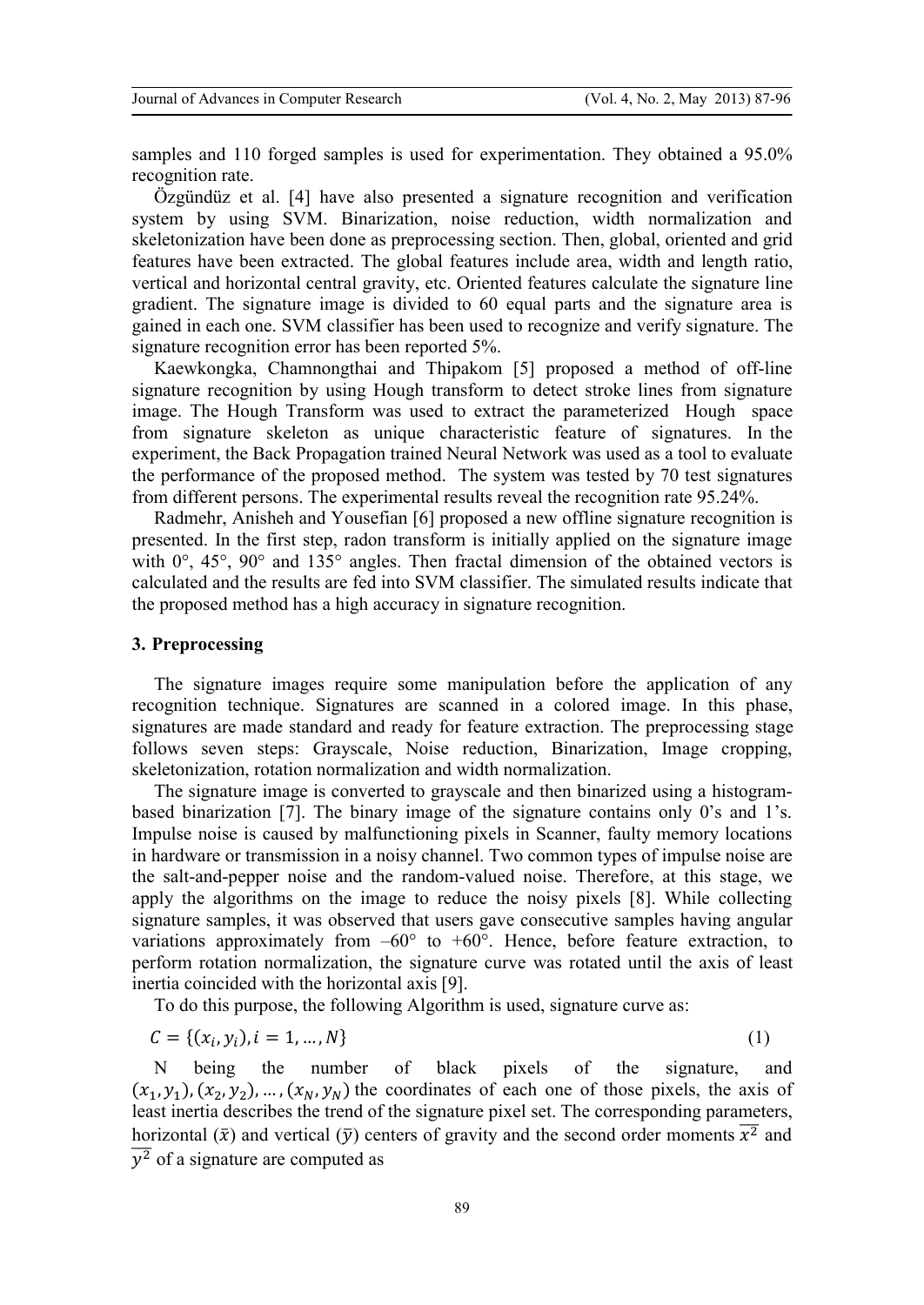$$
\bar{x} = \frac{1}{N} \sum_{i=1}^{N} x_i \qquad \qquad \bar{y} = \frac{1}{N} \sum_{i=1}^{N} y_i \qquad (2)
$$

$$
\overline{x^2} = \frac{1}{N} \sum_{i=1}^{N} (x_i - \bar{x})^2 \qquad \overline{y^2} = \frac{1}{N} \sum_{i=1}^{N} (y_i - \bar{y})^2 \tag{3}
$$

The orientation of the axis of least inertia was then given by the orientation of the least Eigen vector of the matrix in Eq. (4).

$$
I = \begin{pmatrix} \overline{x^2} & \overline{x}\overline{y} \\ \overline{x}\overline{y} & \overline{y^2} \end{pmatrix} \tag{4}
$$

Once, this angle was obtained, all the points in the signature curve under consideration were rotated with this angle. Usually the scanning image for any signature may consist of the area of the signature and its surrounding. Thus the image may include an additional empty lines and columns that have no data (space lines). These empty lines should be eliminated by tracing from outside margins towards inside and stopped at the first occurrence of on-pixel at each side of the four edges[10]. Thus, the white space surrounding the signature is discarded. The cropped image is scaled using bicubic interpolation to a constant width, keeping the aspect ratio fixed. The skeletonization algorithm[11] proposed by is used in order to reduce data storage without losing the structural information of the image as well as to facilitate the extraction of morphological features from digitized patterns. A typical scanned and Preprocessed Signature is shown in Figure 1.



*Figure1: Preprocessing Signature Image* 

#### **4. Feature extraction**

Feature extraction process is an important step in deploying any signature recognition systems since it is the key to identify and differentiate a user's signature from another. Features are classified into two main groups: Global & Local features. Global features are extracted from a whole signature, based on all sample points in the input signature and local features which represent a portion or a limited region of the signature[3]. In this paper, we are using various feature extraction algorithms. The feature set includes the three methods i.e. Boundary feature, novel geometric feature and global rotation invariant feature.

## *4.1 Boundary features*

The boundary  $(\mu)$  of signature consists of a finite number of an ordered sequence of points ( $\lambda$ ) that define the shape of the signature, see Figure1;  $\mu = {\lambda_i = (x_i, y_i)}$ ,  $i =$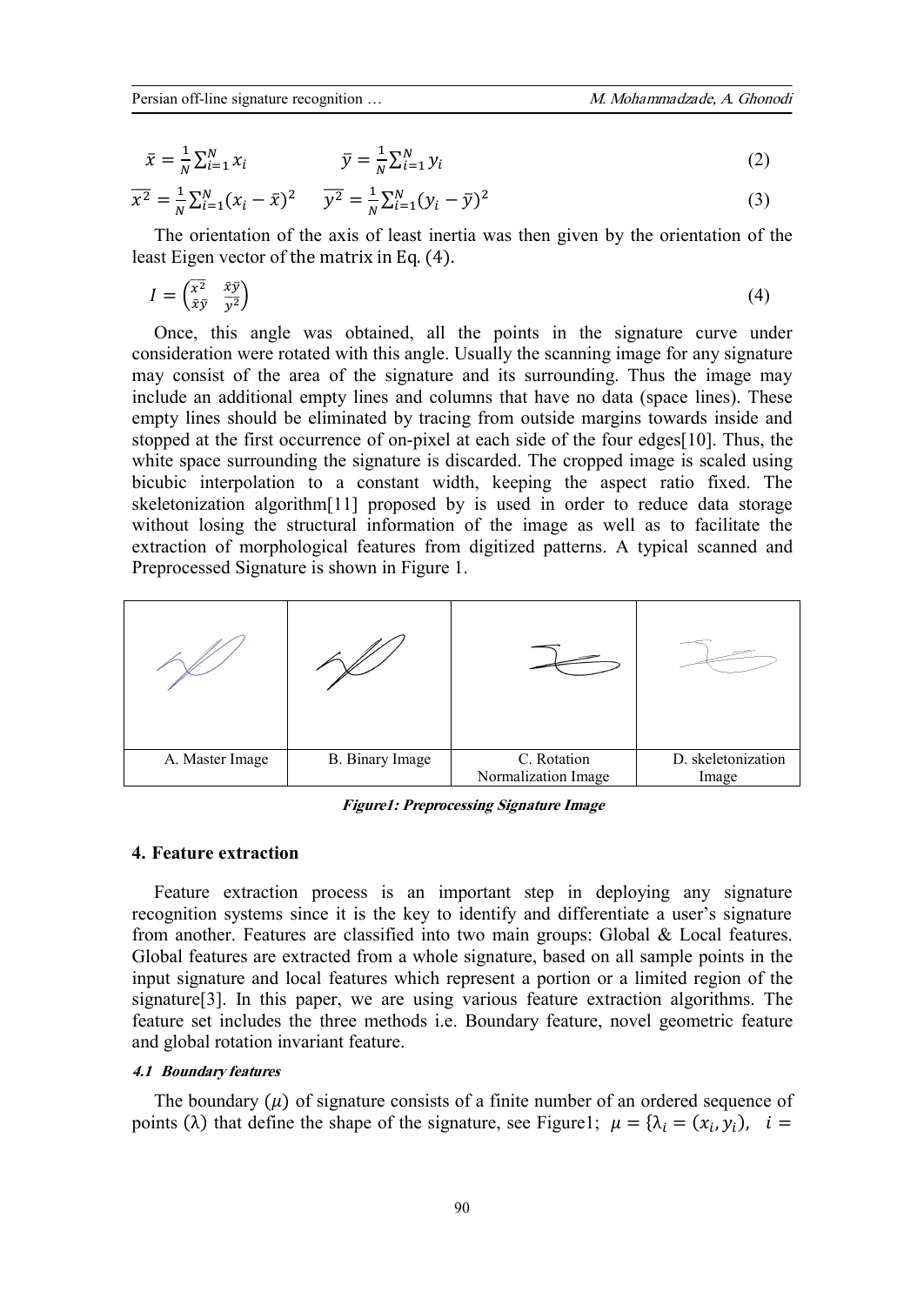0, …,  $N-1$ } several assumptions are made about  $\mu$ : closed, a single point thickness, traversed in a counter-clockwise sense and does not contain any internal holes[12].

We extract four types of features from a signature's boundary:

A. The boundary inter-distance: This represents the distance  $(d_{ij})$  between a pair of points,  $\lambda_j$  and  $\lambda_i$ , on  $\mu$  and is given by,  $d_{ij} = d(\lambda_i, \lambda_j) = \sqrt{(x_j - x_i)^2 + (y_j - y_i)^2}$ where  $\lambda_i$ ,  $\lambda_j$  have coordinates  $(x_i, y_i)$ ,  $(x_j, y_j)$  respectively.

B. Chord bending: Chord bending  $(\lambda)$  represents the amount of parameter bending between a pair of points on  $\mu$ . For any pair of points,  $\lambda_i, \lambda_j \in \mu$ , the chord bending is defined as the ratio of the distance function between the pair of points  $(d_{ij})$  to the parametric distance between the pair of points  $(p_{ij})$ ,  $\gamma_{ij} = \frac{d}{m \ln (t)}$  $\frac{a_{ij}}{\min (p_{ij}^+, p_{ij}^-)}$  where  $p_{ij}^+$  is counter-clockwise direction and the other  $p_{ij}^-$  the clockwise direction.

C. Local curvature: The local curvature  $(K_i)$ , represents the amount of local boundary bending by computing the local angle of the tangent,  $K_i^{\circ} = \cos^{-1}(\hat{V}_{i-1} \cdot (-\hat{V}_i)).$   $sign(\hat{V}_{i-1} * \hat{V}_i)$ ,

where 
$$
\hat{V}_i = \frac{V_i}{|V_i|}
$$
 and  $V_i = (x_{i+1} - x_i)\hat{i} + (y_{i+1} - y_i)\hat{j}$ .

D. Relative orientation: The relative orientation  $(x_{ij})$  of a point  $\gamma_i$  with respect to  $\gamma_i$ , is given by

 $\alpha(\gamma_i \gamma_j) = \arctan(y_j - y_i, x_j - x_i)$ 

## *4.2 Geometric features*

The proposed method used geometric center for feature extraction. This feature is well suitable for classifier and fast in computation. Here, feature points are nothing but geometric centers. The procedure for finding feature points by vertical and horizontal splitting is mentioned in Algorithm based on the least square line [13]. This line describes the trend of the signature pixel set. The least-square line is defined by the parameters b and m as:  $y = mx + b$ 

The corresponding parameters b and m are computed as:

$$
b = \frac{\left(\sum_{i=1}^{N} x_i^2\right)\left(\sum_{i=1}^{N} y_i\right) - \left(\sum_{i=1}^{N} x_i\right)\left(\sum_{i=1}^{N} x_i y_i\right)}{N\left(\sum_{i=1}^{N} x_i^2\right) - \left(\sum_{i=1}^{N} x_i\right)^2}
$$
  

$$
m = \frac{N\left(\sum_{i=1}^{N} x_i y_i\right) - \left(\sum_{i=1}^{N} x_i\right)\left(\sum_{i=1}^{N} y_i\right)}{N\left(\sum_{i=1}^{N} x_i^2\right) - \left(\sum_{i=1}^{N} x_i\right)^2}
$$

N: black pixels of signature image,  $(x_1, y_1)$ ,  $(x_2, y_2)$ , ...,  $(x_N, y_N)$ 

Six feature points are retrieving based on horizontal splitting. This is the procedure for generating feature points based on horizontal splitting.

1. Split image with horizontal line, (The line is parallel with least square line at the center of gravity).

2. Find geometric centers  $h_1$  and  $h_2$  for top and bottom parts correspondingly.<br>3. Split top part with vertical line at  $h_1$  and find out geometric centers  $h_3$ ,  $h_4$ .

- Split top part with vertical line at  $h_1$  and find out geometric centers  $h_3$ ,  $h_4$ .
- 4. Split bottom part with vertical line at  $h_2$  and find out geometric centers  $h_5$ ,  $h_6$ .

Six feature points  $(v_1, v_2, v_3, v_4, v_5, v_6)$  are retrieving based on vertical splitting.

#### *4.3 Global features*

It is important to extract appropriate feature sets to represent signature for match evaluation. Moreover, obtained signatures always show different orientations of various rotation angles. This motivates us to design the following circular global feature to deal with the rotation problem. The important property of circular global feature is that they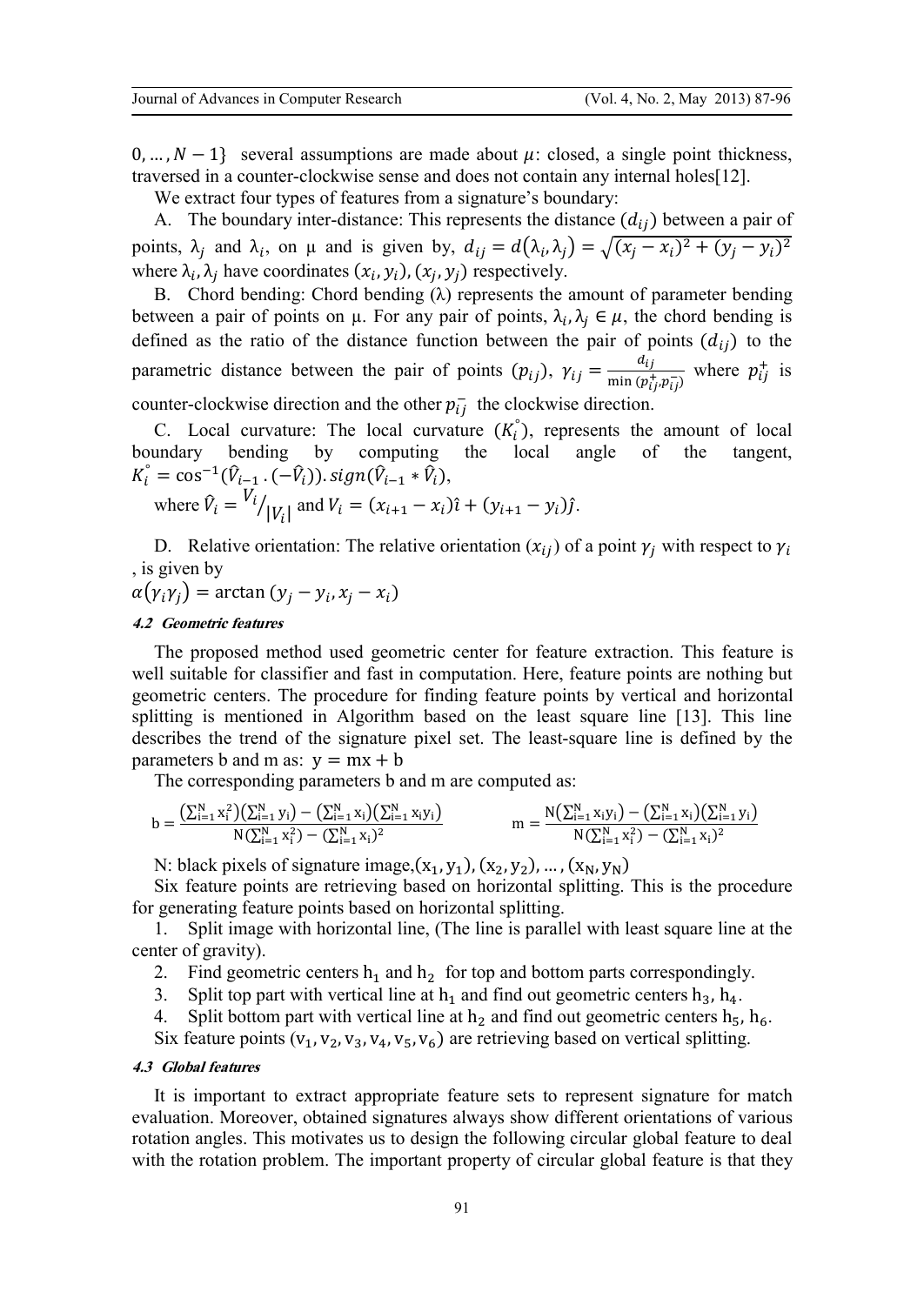are able to detect interpersonal change by circular projection, and they are periodical to make the resulting feature vectors for the same writer identical with only phase shift in fact.

We suppose that each of the two-dimensional signature patterns is denoted by  $f(x, y)$ . Thus, we may find the center of gravity from the signature image at first, which is given by  $C_v = \frac{\sum_i i^* P_h[i]}{\sum_i P_h[i]}$  $\frac{\sum_i i^* P_h[i]}{\sum_i P_h[i]}$ ,  $C_h = \frac{\sum_i i^* P_v[i]}{\sum_i P_v[i]}$  $\sum_{i} P_{V}[i]$ where  $P_h$  and  $P_v$  are horizontal and vertical projection.

Next, an enclosing circle whose center locates at gravity point with  $R =$  $\max_i \sqrt{(x_i - C_v)^2 + (y_i - C_h)^2}$  is determined. Where  $(x_i, y_i)$  stands for a black pixel in the signature image. Thus the signature can be completed enclosed in the circle.

Further, we convert Cartesian coordinate into the polar coordinate based on  $x =$  $r \cos \theta$ ,  $v = r \sin \theta$  relations. Assume that we divide the signature image in the circle into 360 equal sectors, along the enclosing circle of the signature, at equally spaced intervals and in a revolving fashion. The RPF calculates the numbers of white pixel in each signature partition.

There are two types of such extraction [14]: ring-external-feature (REF) and ringinternal-feature (RIF). REF is the ring projection area between the virtual circle frame and white-to-black pixel jump toward the center of circle, it is well suitable for describing the whole signature external shape. The RIF calculates the ring projection area between the first white pixel and the first white-to-black pixel jump beginning from the center of circle. Consequently, it may represent more internal detail structure features such as stroke relative positions, etc.

#### **5. Support vector machine**

Classification is the last step of signature recognition. Support Vector Machines (SVM) is originally designed for binary classification. Vapnik [15] introduced the concept of SVM in the late 1970's. The basic idea of SVM is deceptively simple. Given a set of vectors in  $R_n$ , labeled positive or negative that is separable by a hyper plane, SVM finds the hyper plane with the maximal margin. In this mode, the kernel of SVM classifier is a one order polynomial classifier. Sometimes, more complicated kernels such as higher order polynomial, MLP and Radial Basis Functions (RBF) are used. To evaluate performances of our approach, we use the SVM classifier with a radial basis function (RBF kernel). Results are obtained, using the cross-validation approach involving training, validation and testing steps [16].

Essentially, SVM is a binary classifier, i.e. SVM can categorize two classes. Therefore, for classification of *N* classes, *N* SVM classifiers are needed. For signature recognition, number of SVM classifiers is equal with number of signers. The conventional way to extend it to multiclass scenario is to decompose an N-class problem into a series of two-class problems, for which one-against-all is the earliest and one of the most widely used implementations [17].

It constructs *<sup>K</sup>* SVM models where *<sup>K</sup>* is the number of classes. The *i* th SVM is trained with all of the examples in the *i*th class with positive labels, and all other examples with negative labels. Thus given *l* training data  $(x_1, y_1), ..., (x_l, y_l)$ , where  $x_i \in R_n, i = 1, \dots, l$  and  $y_i \in \{1, \dots, k\}$  is the class of  $x_i$ , the *i*th SVM solves the following problem: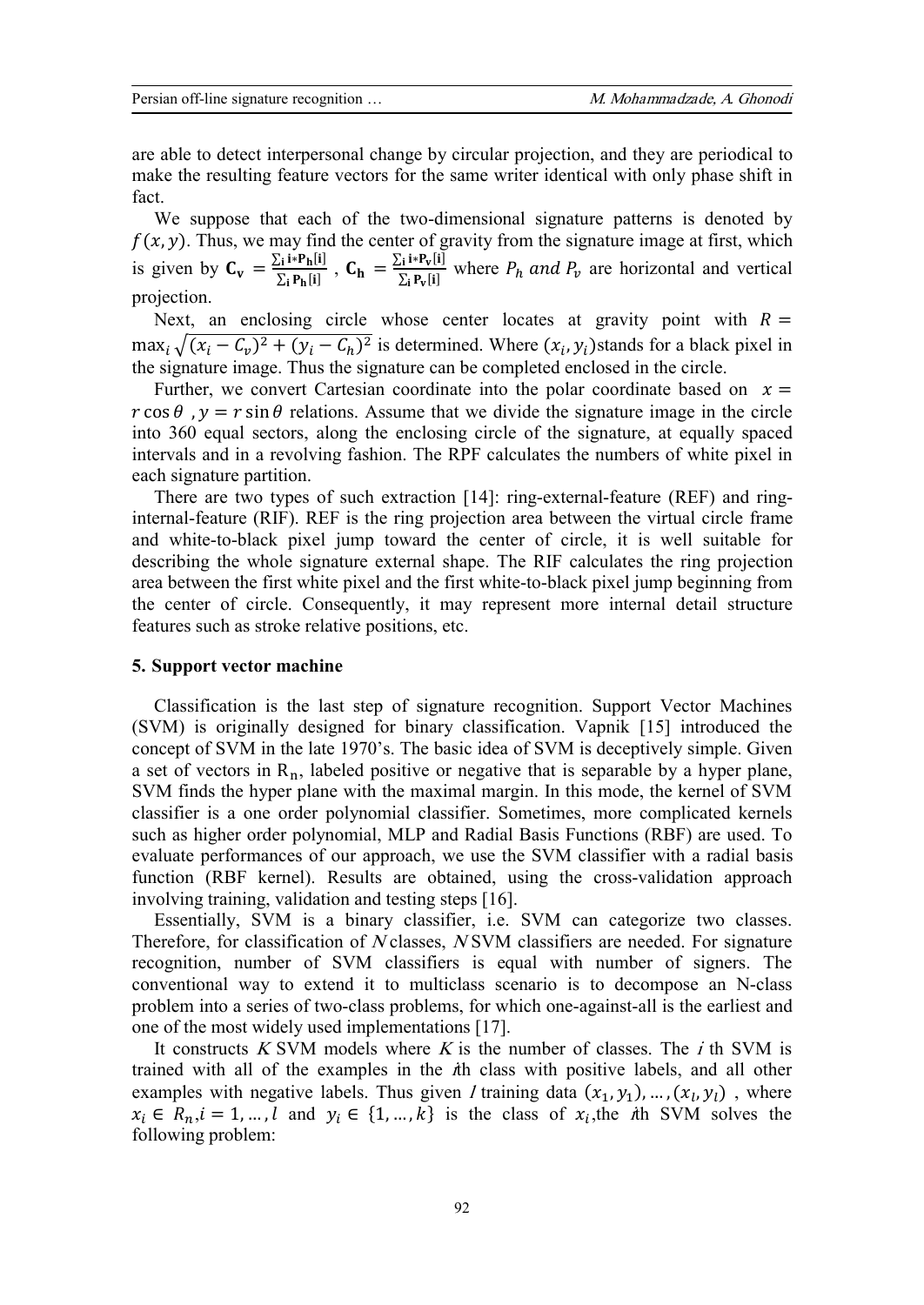$$
\min_{\omega^i, b^i, \varepsilon^i} \qquad \frac{1}{2} (\omega^i)^T \omega^i + C \sum_{j=1}^l \varepsilon_j^i (\omega^i)^T
$$
  
\n
$$
(\omega^i)^T \emptyset (x_j) + b^i \ge 1 - \varepsilon_j^i, \qquad \text{if } y_j = i
$$
  
\n
$$
(\omega^i)^T \emptyset (x_j) + b^i \le -1 + \varepsilon_j^i, \qquad \text{if } y_j \ne i
$$
  
\n
$$
\varepsilon_j^i \ge 0, \quad j = 1, \dots, l
$$

Where the training data  $x_i$  are mapped to a higher dimensional space by the function  $\emptyset$  and *C* is the penalty parameter. Minimizing  $\frac{1}{2}(\omega^i)^T \omega^i$  means that we would like 2 to maximize  $2/||\omega_i||$ , the margin between two groups of data. When data are not linear separable, there is a penalty term  $C \sum_{j=1}^{l} \varepsilon_j^l$  which can reduce the number of training errors. The basic concept behind SVM is to search for a balance between the regularization term  $\frac{1}{2} (\omega^i)^T \omega^i$  and the training errors. 2

After solving, there are *k* decision functions  $(\omega^1)^T \phi(x) + b^1$  ...  $(\omega^k)^T \phi(x) + b^k$ , We say *x* is in the class which has the largest value of the decision function class of  $x \equiv \arg \max_{i=1,\dots,k} ((\omega^i)^T \emptyset(x) + b^i)$ 

This manner a SVM classifier is used per class that classifier output is negative or positive. When all classifier outputs except only one classifier are negative, the class of input signature will be the corresponding class of classifier that generates positive. When the output of all classifiers is negative or two or more classifier outputs are positive, the input signature will not belong to any known class.

#### **6. Proposed Method**

In the available literature, the handwritten signature recognition problem has been approached in various ways. In general, handwritten recognition is a difficult task because of the variation of writing styles even with the same writer; therefore, great attentions must be taken in designing a recognition system. The current research presents satisfactory results in the recognition of handwritten signatures. The block diagram of the system is given in Figure 2.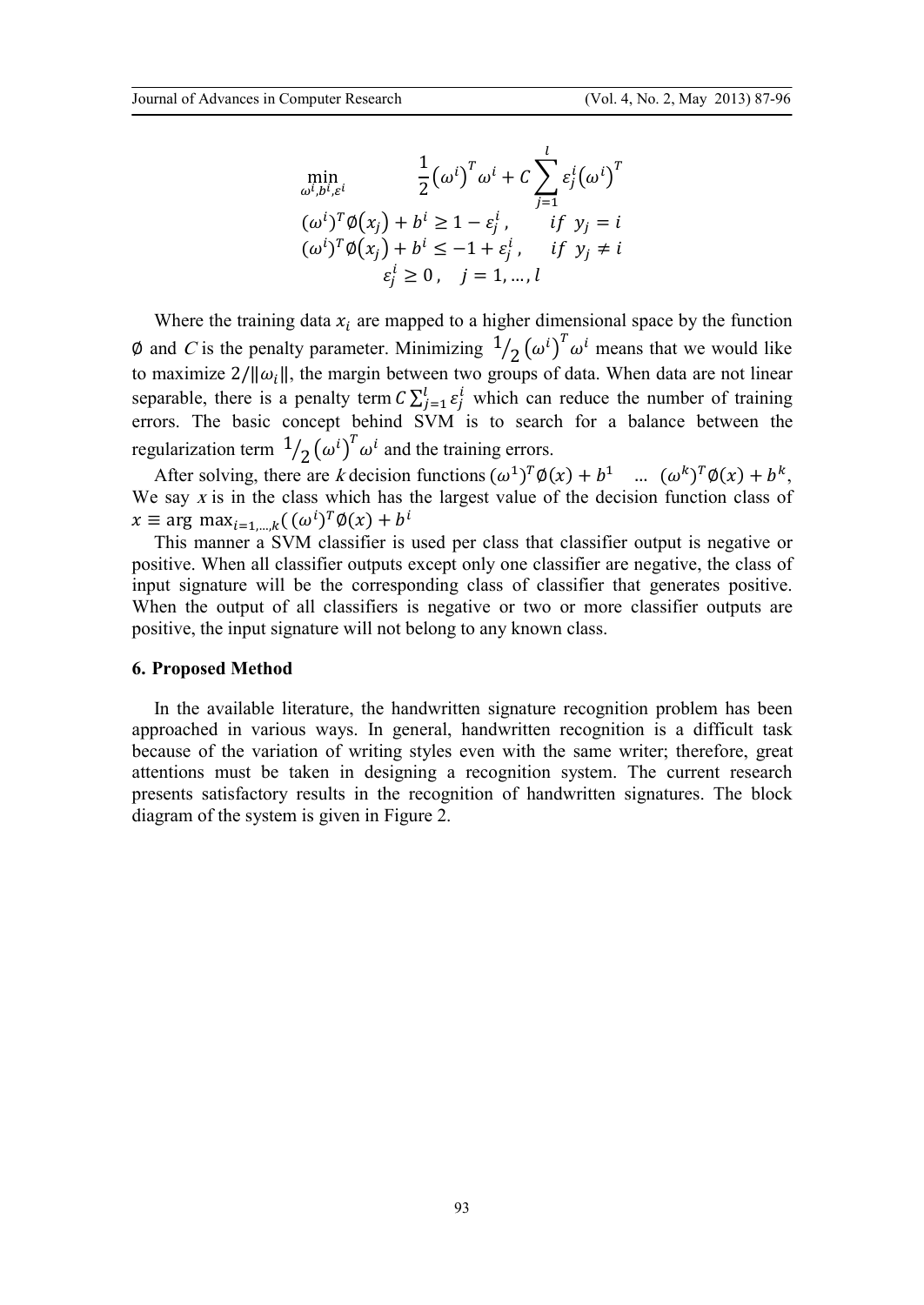

*Figure2: The block diagram of proposed signature recognition system* 

Signature Recognition Systems need to preprocess the data. It includes a series of operations to get the results. The major steps are as follows:

#### *6.1 Image Acquisition*

The signatures to be processed by the system should be in the digital image format. We need to scan the signatures from the document for the recognition purpose.

# *6.2 Signature Preprocessing*

We have to grayscale and binarization the signature, remove the background noise, rotation normalization, resize it to proper dimensions, cropping and thin the signature. This yields a signature template which can be used for extracting the features.

## *6.3 Feature Extraction*

We are using various feature extraction algorithms. The feature set includes the conventional global rotation invariants features of signature as well as new features. The new features that are proposed include the boundary inter-distance, chord bending, local curvature, relative orientation and Successive Geometric centers.

#### *6.4 Support Vector Machine*

The system we introduce is in two major parts: training signatures and recognition of given signature. The extracted features are stored in to database. The human signature is dependent on varying factors, the signature characteristics change with the psychological or mental condition of a person, physical and practical condition like tip of the pen used for signature, signatures taken at different times, aging etc. We train the system using a training set of signature obtained from a person. Designing of a classifier is a separate area of research. The decision thresholds required for the classification are calculated by considering the variation of features among the training set. Separate set of thresholds (user Specific) is calculated for each person enrolled, some system also use common threshold form all users. The performance of system depends on how accurately the system can recognize the signatures.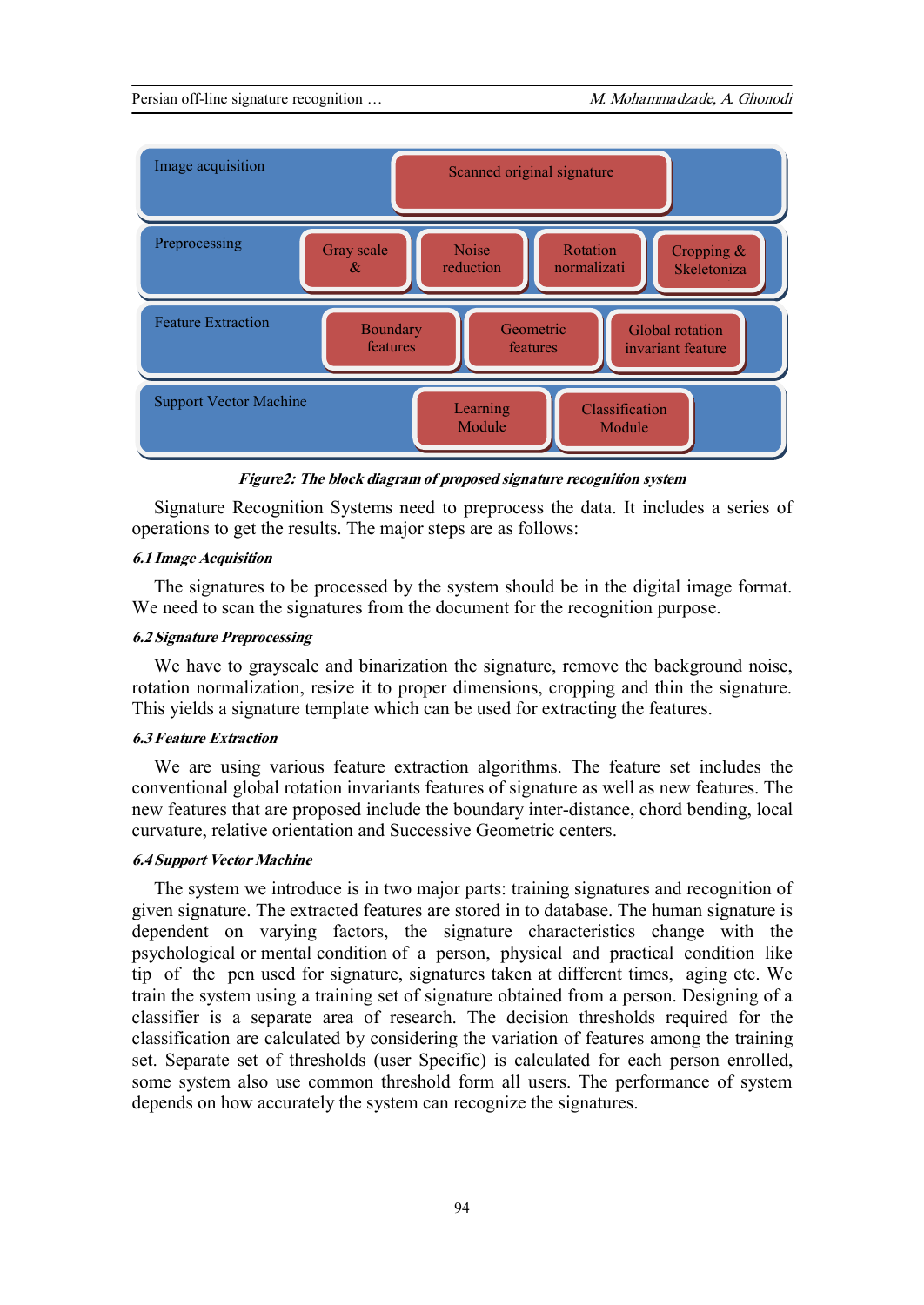#### **7. Experimental result**

The signature database images which the experiment worked on were taken from employees and some engineering university students of sari Azad Islamic university. Employees database include 20 different classes in which 5 signatures existed and also 20 different classes in which 12 classes of signature are in university students database. All the signatures have been taken by black pens on a white sheet in different times. The presented algorithm has also been implemented by MATLAB software.

The presented SVM method is a binary classifier. The binary classifier combination should be used for M class matters. To do this purpose, one Against the all or one Against one-pair wise or hierarchical methods can be used[17]. One against the all method was used in this research. 40 classifiers are made which each of them separates one signature from the others. To get the answer, the target sample is given to each of those classifiers. The classifier which produces the biggest output amount will determine the input sample class.

| Signature databases  | Recognition percents |
|----------------------|----------------------|
| Employees            | 92%                  |
| Students university  | 94.4%                |
| Componential samples | 92.8%                |

*Table.1: the percentage of recognition in the research algorithm applying on different data*

## **8. Conclusion**

As mentioned, signature is one of the most practical tools in official and business works which its recognition is an important matter by computers. Structural features and SVM classifier were used for signature recognition which is acceptable. Using fuzzy shape curves to extract the signature structural features and colonial selection or genetic algorithm in classifier section of artificial immune system are suggested as the future task.

## **9. Reference**

- [1] F.Z Marcos, "signature recognition state–of–the-art", IEEE A&E Systems magazine July 2005, page: 28-32.
- [2] E. Frias-Martinez, A. Sanchez, J. Velez, "Support vector machines versus multi-layer perceptrons for efficient off-line signature recognition". Engineering Applications of Articial Intelligence 19 (2006), page 693–704
- [3] M.A. Ismail, Samia Gad, "Off-line Arabic signature recognition and verification", Pattern Recognition Society 2000, page 1727-1740
- [4] E. Özgündüz, T. entürk, M.E. Karslıgil, "Off-Line Signature Verification and Recognition by Support Vector Machine". European Signal Proc. Conf. Turkey. Sep 2005.
- [5] T. Kaewkongka, K. Chamnongthai, B. Thipakom, "Off-Line Signature Recognition using parameterized Hough Transform", ISSPA Brisbane, Australia, 1999.
- [6] M.Radmehr, S.M.Anisheh, I.Yousefian, "Offline Signature Recognition using Radon Transform", World Academy of Science, Engineering and Technology 62 2012.
- [7] Mehmet Sezgin , Bu¨ lent Sankur ,"Survey over image thresholding techniques and quantitative performance evaluation" , conf . Journal of Electronic Imaging 13(1), 146–165 (January 2004)
- [8] Rastislav Lukaca, Bogdan Smolkab,Konstantinos N. Plataniotis , "Sharpening vector median filters" , conf . Signal Processing 87 (2007)
- [9] M. E. Munich and P. Perona, 2003, "Visual identification by signature tracking", Pattern Analysis and Machine Intelligence, IEEE, Vol: 25, Issue: 2.